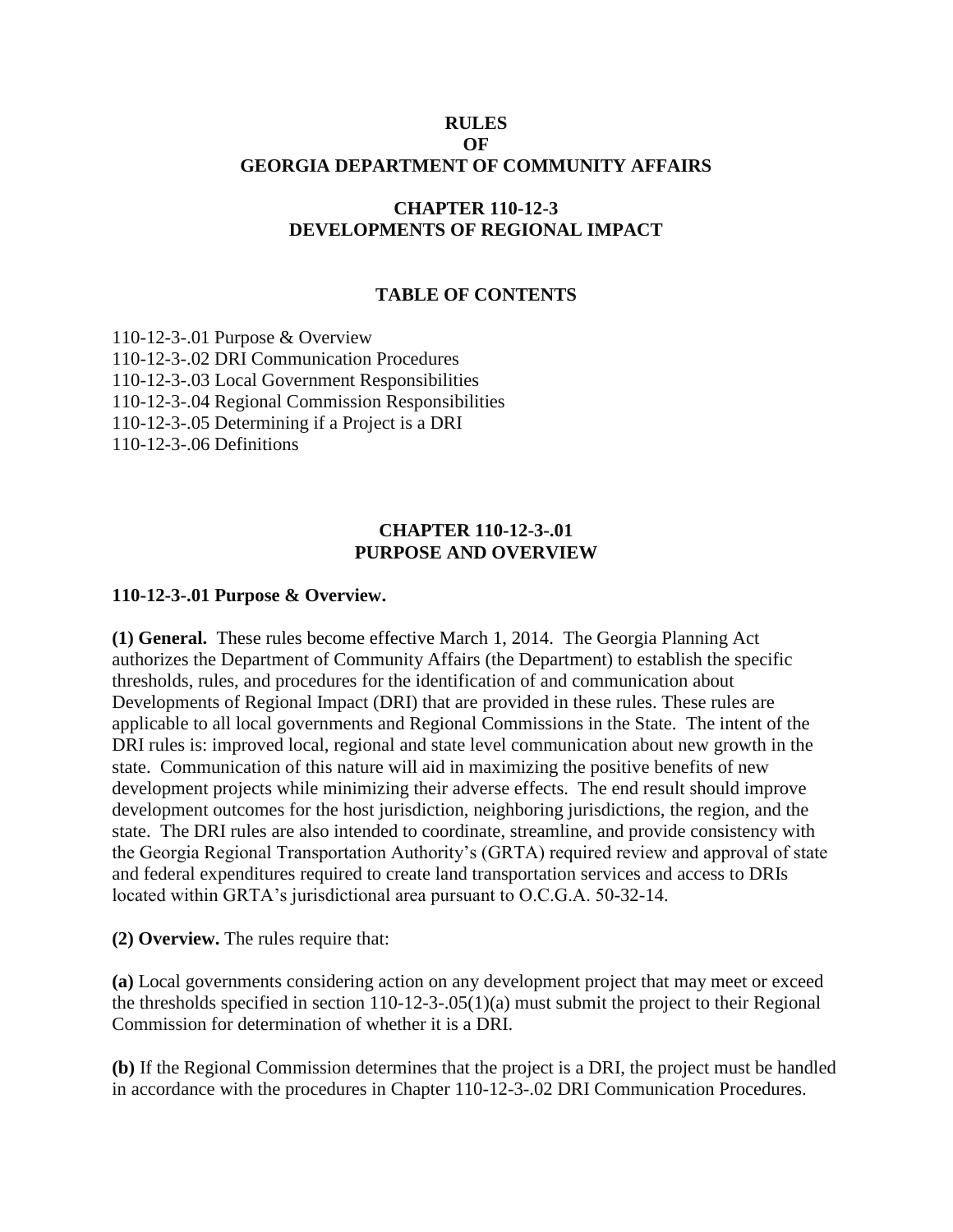The local government may not take final action approving the project while the DRI process is ongoing. See section 110-12-3-.03(4) for actions that the local government may take while the DRI process is underway.

**(c)** The Regional Commission will manage the distribution of information about the project to neighboring jurisdictions, potentially affected parties, and State entities and will coordinate a process guaranteeing those jurisdictions, parties, and entities an opportunity to provide official comment upon projects that may impact them.

**(d)** Upon the request of the host jurisdiction, the Regional Commission may evaluate the development project for its local impacts, economic benefits, potential effects on neighboring jurisdictions, consistency with quality growth principles and/or considerations identified in the Regional Commission's Regional Plan.

**(e)** At the completion of the DRI process, which shall not last more than 30 calendar days (unless process extensions are taken as provided for in section  $110-12-3-02(10)(c)$ , the Regional Commission will assemble a report including comments received from neighboring jurisdictions, potentially affected parties, and State entities along with the results of any analysis it may have been requested to conduct pursuant to section (d), above, including any recommendations for maximizing potential positive outcomes and economic benefits, reducing potential adverse interjurisdictional impacts and other suggestions for improvement of the project. The local government is encouraged to consider the contents of the DRI report in making its decisions related to the project.

**(3) Changes and Interpretation.** These rules and regulations may from time to time be revised by the Department pursuant to the Administrative Procedure Act. The Department is the final authority for interpretation of these rules.

Statutory Authority, O.C.G.A. 50-8-7.1(b)

## **CHAPTER 110-12-3-.02 DRI COMMUNICATION PROCEDURES**

## **110-12-3-.02 DRI Communication Procedures.**

**(1) Request for Action.** Whenever a local government is considering action (see 110-12-3- .03(1) on a development project that meets or exceeds the DRI thresholds for that development type, the local government must require that the applicant (developer, builder, or landowner who is proposing the new development) provide enough information about the project to complete the DRI Information Form. This form is available on the Department's web site and is intended to: (1) identify basic information about the proposed project; (2) provide this information to the Regional Commission and GRTA (if the local government is located within GRTA's jurisdiction) in order for them to determine if the project is a DRI; and (3) provide information about the proposed project to affected parties upon which they may base their comments.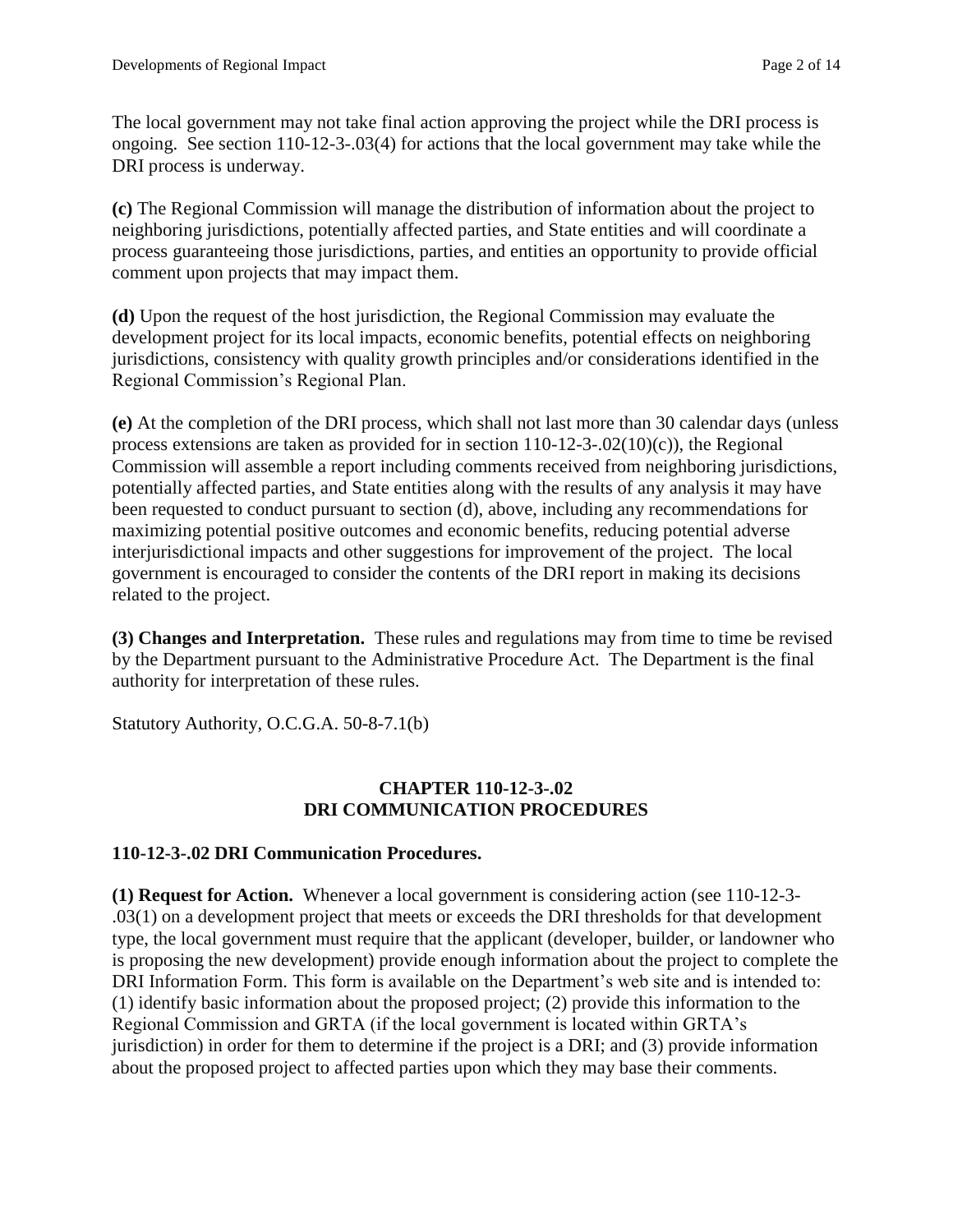**(2) DRI Notification.** When completed, the host local government must electronically submit the DRI Information Form to the Regional Commission, GRTA (if the local government is located within GRTA's jurisdiction), and the Department using the DRI website. When completing this form, the local government should ascertain that plans for the proposed project are sufficiently finalized that no, or only minor, modifications of the proposed project are anticipated prior to project construction. The host local government may proceed with its development review process during the DRI process steps specified below, provided that it does not take final official action approving a project until the DRI process is completed and it has had adequate time to consider the Regional Commission's DRI report (see section 110-12-3-.03) (4) for more details).

**(3) DRI Determination.** Within 5 days of receiving a fully and accurately completed DRI Information form, the Regional Commission must evaluate whether the project is a DRI. The Regional Commission's determination of whether the project is a DRI shall be made in consultation with the host local government and considering the guidelines provided in section 110-12-3-.05(1). The Regional Commission must then issue notice to the local government, applicant, GRTA (if the local government is located within GRTA's jurisdiction) and the Department using the DRI website, stating whether or not the project has been designated as a DRI. If applicable, the Regional Commission must also provide GRTA with a copy of all information submitted by the local government pertaining to the proposed development. GRTA will then review the project concurrently with the Regional Commission in accordance with GRTA's Principles and Procedures adopted pursuant to O.C.G.A §50-32-1 et seq. If the Regional Commission determines the project is not a DRI, the process is terminated.

**(4) Notice to Affected Parties and Comment Period.** Within 5 days of issuing the DRI determination, the Regional Commission will provide a DRI information packet for review and comment to all affected parties. This packet shall include a project summary, a copy of the DRI Information Form, and any additional information the Regional Commission may have obtained regarding the project. The DRI information packet will also include a notice stating, at a minimum, the following:

- The beginning and end dates of a 15-day period during which the Regional Commission will accept comments for inclusion in the DRI report to be delivered to the host jurisdiction;
- The manner in which affected parties should submit comments; and,
- A list of all of the jurisdictions and affected parties receiving the notice.

**(5) DRI Report.** Within 5 days of the conclusion of the 15-day comment period, the Regional Commission must assemble a DRI report containing the following components. The materials presented in the DRI report are purely advisory and under no circumstances should be considered as binding or infringing upon the host jurisdiction's right to determine for itself the appropriateness of development within its boundaries.

**(a) Comments from Affected Parties.** The Regional Commission must include all of the comments received from affected parties in the DRI report.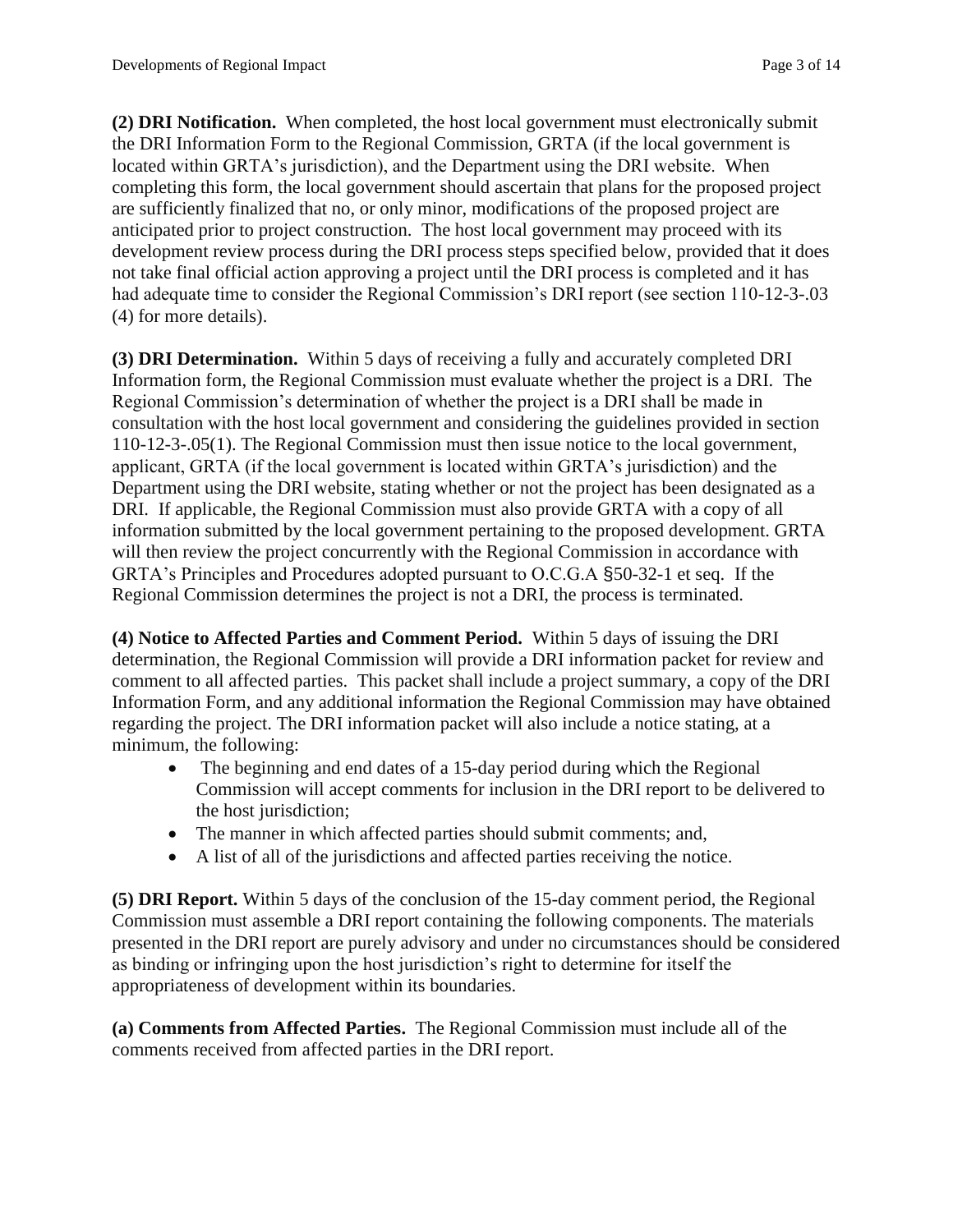**(b) Regional Commission Comments.** The report must also include the Regional Commission's assessment of any likely interjurisdictional impacts resulting from the proposed development and how the project relates to the policies, programs, and projects articulated in the Regional Plan and Regional Resource Plan.

**(c) Evaluation and Recommendations.** If applicable, the DRI report shall also include the products of any evaluation and analysis which may have been completed by the Regional Commission pursuant to section 110-12-3-.02(10)(a). The Regional Commission may, depending on its assessment of the local government's need for advice and assistance, include recommendations or offer technical assistance to the local government for addressing impacts of the proposed development. Furthermore, the Regional Commission may provide in-depth recommendations or offer technical assistance to other affected parties relative to mitigating potential impacts of the proposed project.

**(6) Notification Requirements.** The DRI report must be transmitted to the local government, the applicant, the Department and all affected parties not more than 30 days after issuing the DRI determination (unless process extensions are taken as provided for in section 110-12-3-  $.02(10)(c)$ . Transmittal of the DRI report officially completes the DRI process.

**(7) Local Government Action.** After the DRI process is completed, the submitting local government may proceed with whatever final official action(s) it deems appropriate regarding the proposed project, but it is encouraged to take the materials presented in the DRI report into consideration when rendering its decision.

**(8) Withdrawal of DRI.** If, at any time during the DRI process, an applicant desires to withdraw a DRI project from the process, the local government must inform the Regional Commission in writing of the request. The Regional Commission must provide notice of this withdrawal to all affected parties.

**(9) Alternative Dispute Resolution.** Alternative dispute resolution of conflicts relating to the Developments of Regional Impact may be initiated in accordance with the Rules for Alternative Dispute Resolution (DCA Rules 110-12-5) adopted by the Board of Community Affairs.

## **(10) Optional Activities.**

**(a) Evaluation and Recommendations**. Upon request by the host jurisdiction, the Regional Commission may evaluate the development project for potential positive and negative outcomes. The Commission may provide recommendations intended to maximize the potential positive effects and economic benefits, minimize the project's local impacts and impacts upon neighboring jurisdictions, or otherwise further quality growth principles and/or the goals of the regional plan. The extent of this evaluation and recommendations shall be whatever the Regional Commission deems appropriate, but in no circumstance shall it delay the completion of the DRI process. The Regional Commission, in attempting to facilitate this optional activity, shall not compel the host government or applicant to provide information regarding the project beyond that routinely collected in the course of the DRI process.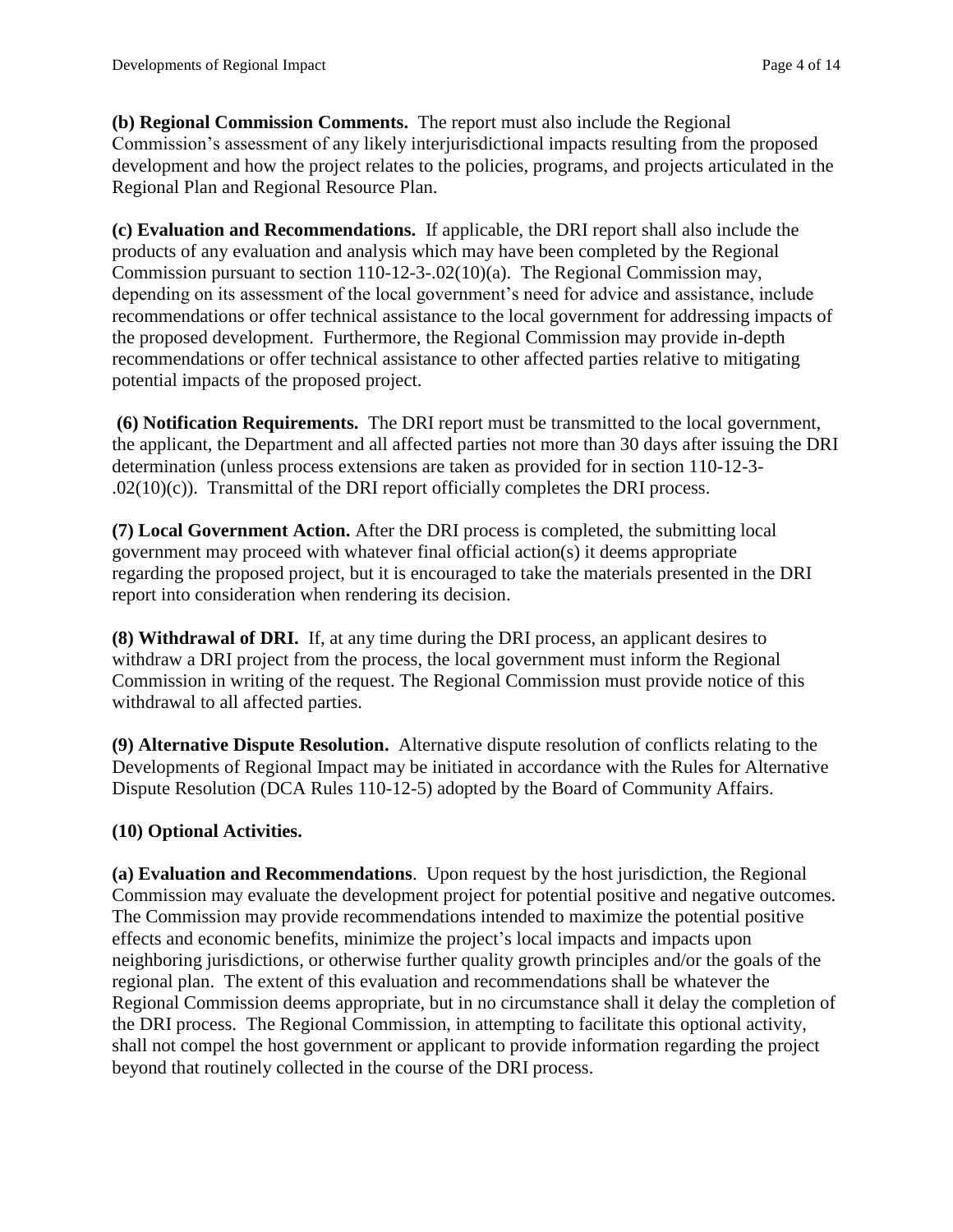**(b) Consultations.** If, at any point during the DRI Communications Procedures covered in this chapter, it appears to the Regional Commission that the outcomes of the process would be improved by more direct communication, the Regional Commission may at its own discretion bring the local government, the applicant, and the affected parties together to discuss the development proposal, the DRI process, any comments received, or results of any evaluation conducted by the Regional Commission.

**(c) Process Extensions.** The Regional Commission's Executive Director may approve up to three 30-day extensions of the DRI process to permit negotiations, conflict resolution, or similar activities related to the project. An extension may be approved only upon receiving written request, submitted at any time during the DRI process, from two or more of the following parties: (1) the applicant; (2) the host local government; or (3) any affected party. Each additional 30-day extension must be requested and approved by the Regional Commission's Executive Director separately, and notice given to the local government, the applicant, and all affected parties.

**(d) Appeals.** In case of disagreement regarding the administration of DRI process, any of the following parties may submit a written request that the Department review how the DRI process was conducted: (1) the applicant, (2) the host local government, (3) the Regional Commission, or (4) any affected party. The Department will only act on appeals requested by at least two of these parties. The request for Department review may be submitted at any time during the DRI process, but no later than 5 days after the Regional Commission transmits the DRI Report. For duly submitted requests, the Board of Community Affairs may evaluate the situation and provide recommendations to resolve any procedural discrepancies that are identified.

Statutory Authority, O.C.G.A. 50-8-7.1(b)

# **CHAPTER 110-12-3-.03 LOCAL GOVERNMENT RESPONSIBILITIES**

## **110-12-3-.03 Local Government Responsibilities.**

**(1)** The local government must follow the applicable procedures identified under DRI Communication Procedures detailed in Chapter 110-12-3-.02 when: 1) an applicant (developer, builder, or landowner who is proposing the new development) requests some type of local government action related to a proposed development project, such as, but not limited to, a request for rezoning, annexation, zoning variance, building or land disturbance permit, hookup to a water or sewer system, master or site plan approval, acceptance of a public street, signing off on a subdivision plat, comprehensive plan amendment, or entering into a contract; and 2) it appears that the proposed development may meet or exceed the applicable DRI thresholds.

**(2)** When a local government proposes a project that may meet or exceed the DRI thresholds, the local government becomes the applicant and must submit the project to the Regional Commission as a potential DRI.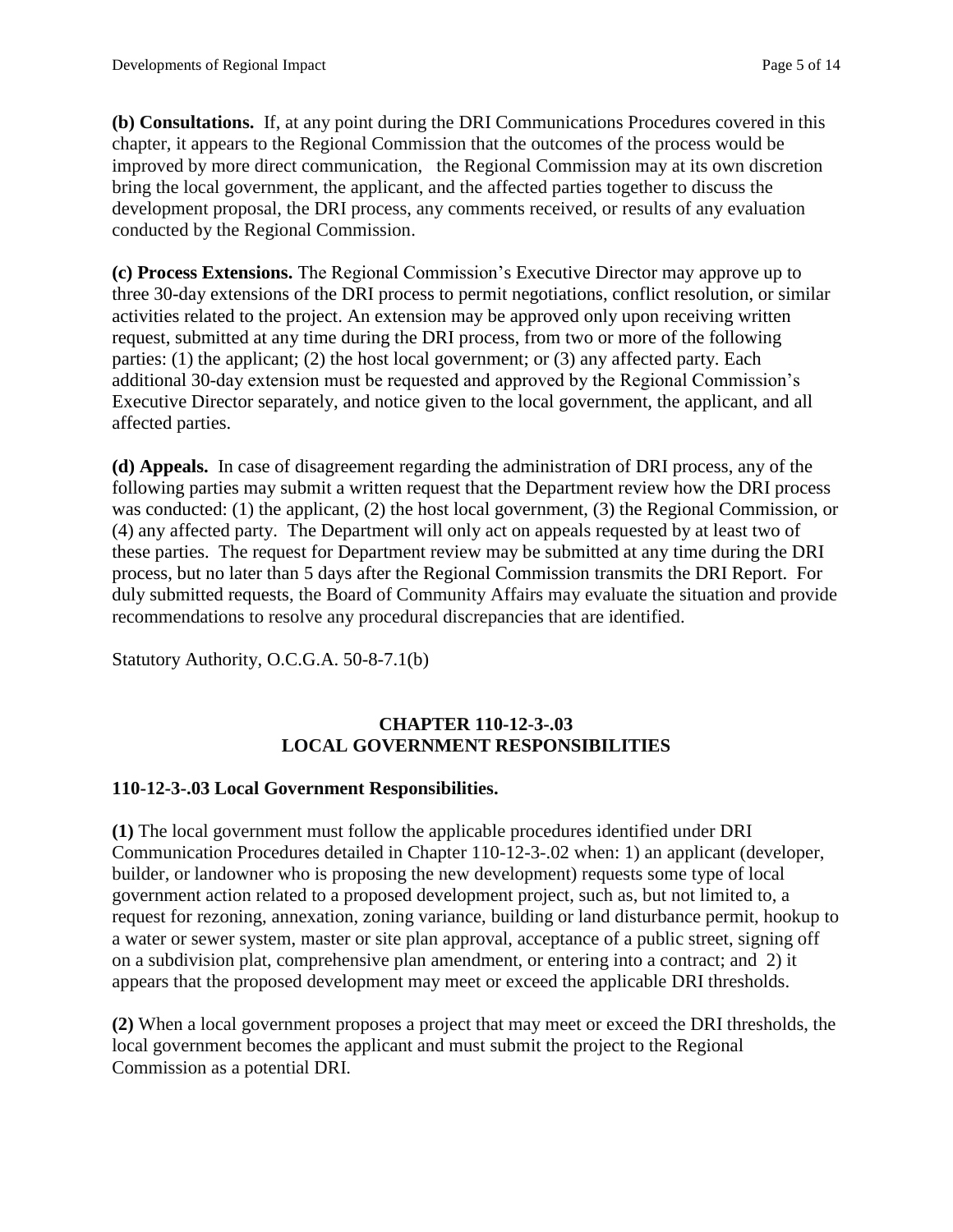**(3)** If a proposed development will be located in more than one jurisdiction and, in total, the proposed development meets or exceeds a DRI threshold; the local government in which the greatest acreage of the project is to be located is responsible for submitting the project to the Regional Commission as a potential DRI.

**(4)** *The host local government may proceed with its development review process during the DRI process, provided that it does not take final official action approving a project until the DRI process is completed and the local government has had adequate time to consider the Regional Commission's DRI report.* It is intended that the DRI process should take place simultaneously with local development review procedures in order to minimize administrative delay for review and approval of large developments. Examples of local development review activities that may take place during the DRI process include, but are not limited to, preliminary staff administrative functions, project evaluation/assessment, community participation meetings and hearings, site visits, and planning commission meetings to discuss, but not vote on, the proposed local action that triggered the DRI process.

**(5)** Failure of a local government to submit a project that exceeds the applicable DRI thresholds to the Regional Commission for determination of whether it qualifies as a DRI or to wait until the DRI process is completed before taking final action will result in the following corrective course of action:

**(a)** On the first occurrence, the Regional Commission staff will meet with the local government to carefully explain the DRI process, benefits of participating in this process, and possible consequences of not participating.

**(b)** If, within two years of the meeting above, a local government again fails to submit a qualifying project or to wait until the DRI process is completed prior to taking final action the project, the Regional Commission will inform the Department. The Board of Community Affairs will evaluate the situation and determine an appropriate response which may include suspension of the local government's Qualified Local Government status for a period of up to 1 year.

Statutory Authority, O.C.G.A. 50-8-7.1(b)

## **CHAPTER 110-12-3-.04 REGIONAL COMMISSION RESPONSIBILITIES**

## **110-12-3-.04 Regional Commission Responsibilities.**

**(1)** *Each Regional Commission is encouraged to establish alternative DRI requirements, specifically tailored to the needs of their region, which may be either more restrictive or less restrictive than those promulgated by the Department in these rules. These alternative requirements may include: 1) alternative DRI thresholds; 2) alternative set of reviewable development types qualifying for DRI review; 3) Amendments to the DRI Communication Procedures.* These alternative DRI requirements may apply to the entire region or to specific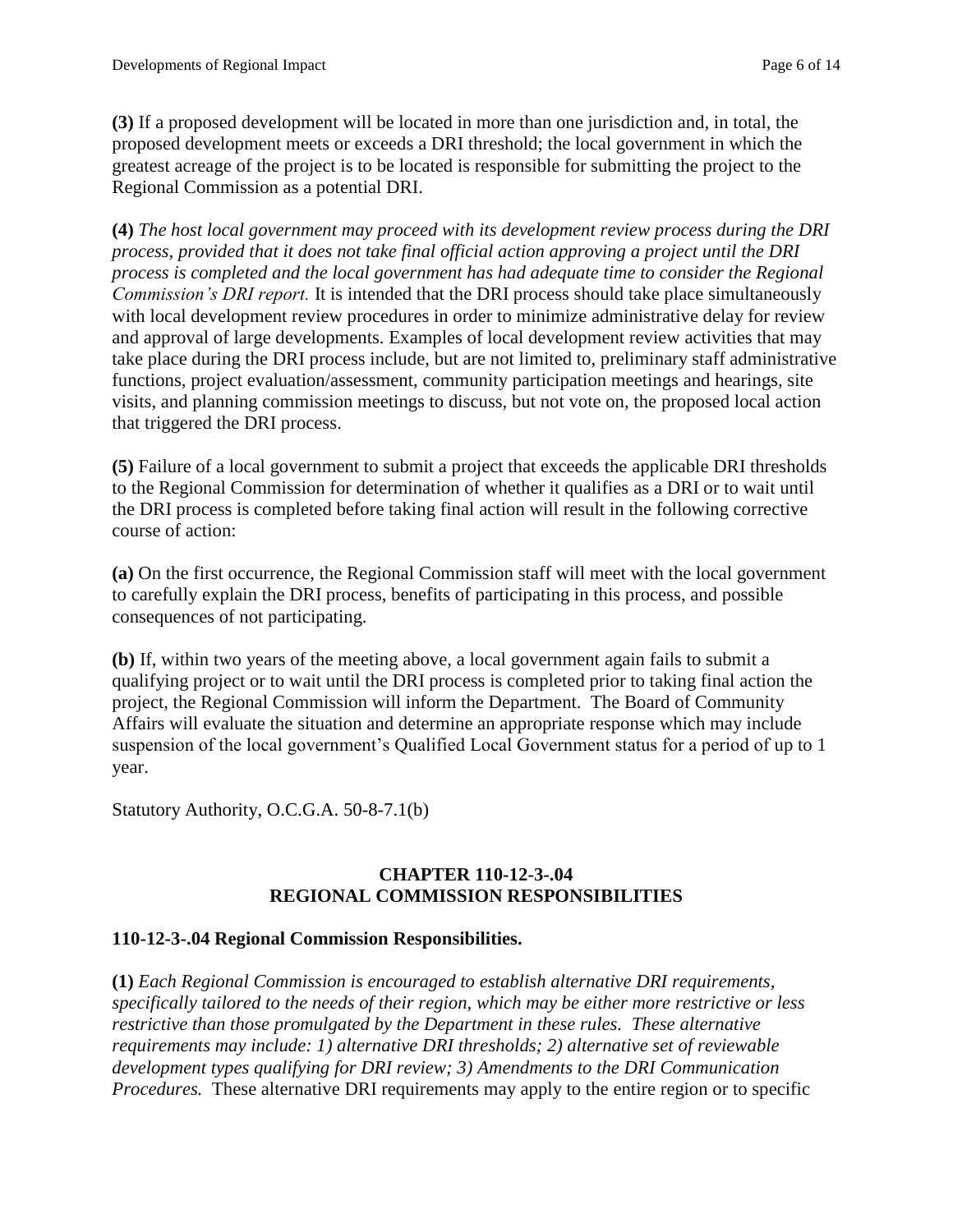Areas Requiring Special Attention or Regionally Important Resources that are identified in the Regional Commission's Regional Plan. The alternative requirements must be developed and approved as follows:

- The Regional Commission must first solicit input about desired alternative DRI requirements from the local governments in its region and any potentially affected parties.
- The proposed alternative DRI requirements must be approved by a majority of the Regional Commission's Council and subsequently submitted to the Department for consideration.
- The Board of Community Affairs must adopt a resolution approving the alternative DRI requirements for that Regional Commission.

**(2)** Whenever a development is submitted to a Regional Commission for DRI determination by one of its constituent local governments, the Regional Commission must undertake the DRI Communication Procedures identified in Chapter 110-12-3-.02. As appropriate or where duly requested, the Regional Commission may also undertake any of the optional activities identified in section 110-12-3-.02(10).

**(3)** Whenever, within 60 days of local final action on a project, it comes to the Regional Commission's attention that a local government has taken final action upon a project designated as a DRI prior to the completion of the DRI process, or has allowed a development that exceeds DRI thresholds to proceed without complying with DRI Communication Procedures, the Regional Commission must:

**(a)** Hold a meeting with the local government to carefully explain the DRI process, benefits of participating in this process, and possible consequences of not participating.

**(b)** If, within two years of the meeting above, a local government again fails to submit a qualifying project or to wait until the DRI process is completed prior to taking final action the project, the Regional Commission will inform the Department. The Board of Community Affairs will evaluate the situation and determine an appropriate response which may include suspension of the local government's Qualified Local Government status for a period of up to 1 year.

Statutory Authority, O.C.G.A. 50-8-7.1(b)

# **CHAPTER 110-12-3-.05 DETERMINING IF A PROJECT IS A DRI**

# **110-12-3-.05 Determining if a Project is a DRI.**

**(1)** Regional Commissions must use the following criteria to determine if a development project is a DRI. The determination of the Regional Commission is final; however, a determination by the Regional Commission that a project is not a DRI as herein defined will not affect GRTA's authority pursuant to O.C.G.A. 50-32-14.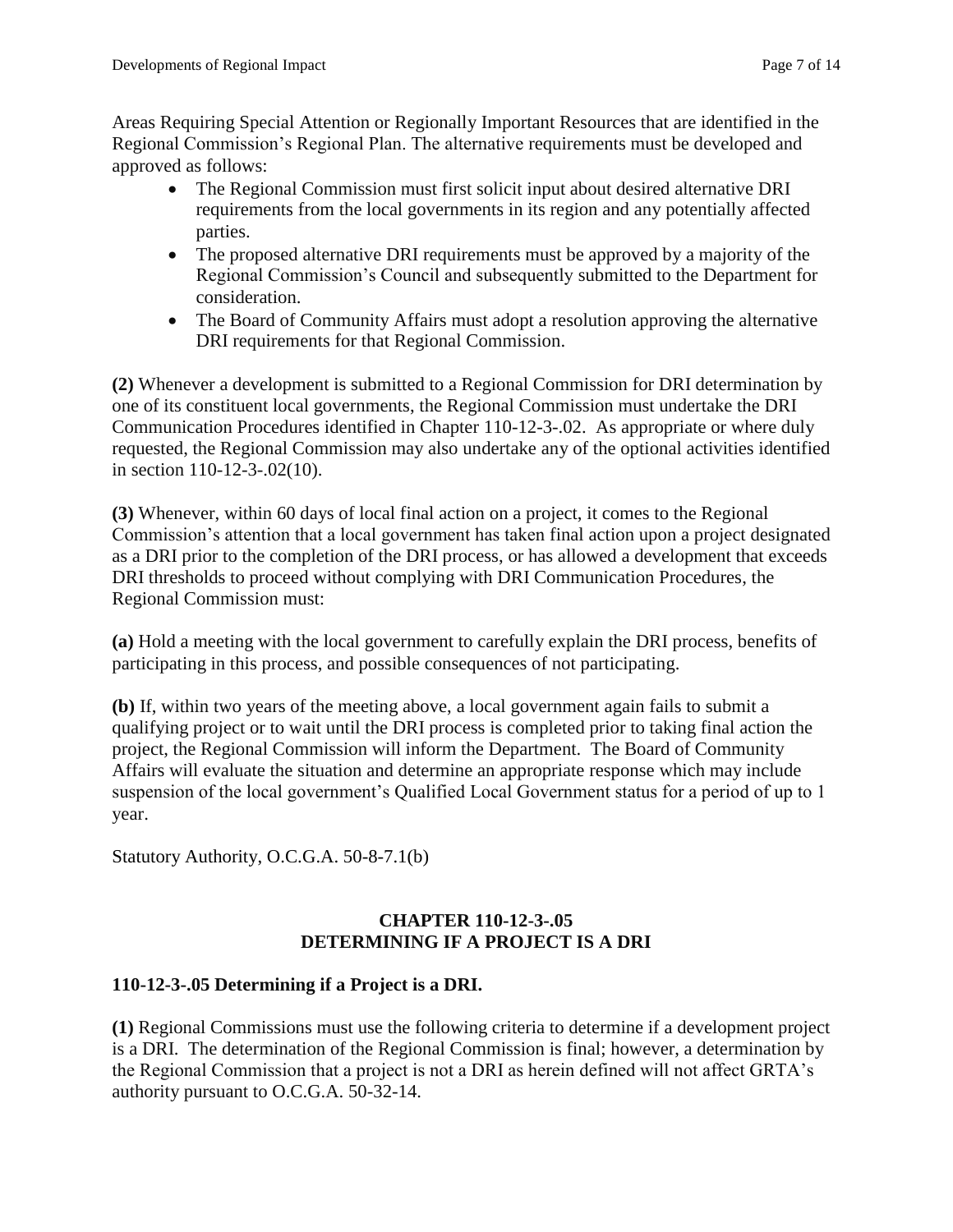#### **(a**) **Meets or Exceeds DRI Thresholds**.

**1.** The table below identifies the minimum DRI thresholds for each type of development and for two distinct planning tiers within the state. These population tiers are: (1) Metropolitan Areas, which include counties with population of 50,000 or more as defined by the most recent decennial U.S. Census; and (2) Non-Metropolitan Areas which include the remaining counties within the state. A map delineating these tiers is available from the Department. Regional Commissions and local governments within each county must utilize the appropriate thresholds associated with their population tier, unless the Regional Commission has adopted alternative thresholds for its region as provided in section 110-12-3-04(1). Proposed developments that do not equal or exceed these thresholds are not subject to the DRI Communication Procedures.

| <b>Developments of Regional Impact Development Thresholds</b> |                                                                                                                                                                                                                                                                                                                                                    |                                                                                                                                                                                                                                                                                                                                                   |
|---------------------------------------------------------------|----------------------------------------------------------------------------------------------------------------------------------------------------------------------------------------------------------------------------------------------------------------------------------------------------------------------------------------------------|---------------------------------------------------------------------------------------------------------------------------------------------------------------------------------------------------------------------------------------------------------------------------------------------------------------------------------------------------|
| <b>Type of Development</b>                                    | <b>Metropolitan Tier</b>                                                                                                                                                                                                                                                                                                                           | <b>Non-Metropolitan Tier</b>                                                                                                                                                                                                                                                                                                                      |
| $(1)$ Office                                                  | Greater than 400,000 gross square feet                                                                                                                                                                                                                                                                                                             | Greater than 125,000 gross square feet                                                                                                                                                                                                                                                                                                            |
| (2) Commercial                                                | Greater than 300,000 gross square feet                                                                                                                                                                                                                                                                                                             | Greater than 175,000 gross square feet                                                                                                                                                                                                                                                                                                            |
| $(3)$ Wholesale &<br>Distribution                             | Greater than 500,000 gross square feet                                                                                                                                                                                                                                                                                                             | Greater than 175,000 gross square feet                                                                                                                                                                                                                                                                                                            |
| (4) Hospitals and Health<br><b>Care Facilities</b>            | Greater than 300 new beds; or<br>generating more than 375 peak hour<br>vehicle trips per day                                                                                                                                                                                                                                                       | Greater than 200 new beds; or<br>generating more than 250 peak hour<br>vehicle trips per day                                                                                                                                                                                                                                                      |
| $(5)$ Housing                                                 | Greater than 400 new lots or units                                                                                                                                                                                                                                                                                                                 | Greater than 125 new lots or units                                                                                                                                                                                                                                                                                                                |
| (6) Industrial                                                | Greater than 500,000 gross square feet;<br>or employing more than 1,600 workers;<br>or covering more than 400 acres                                                                                                                                                                                                                                | Greater than 175,000 gross square feet;<br>or employing more than 500 workers;<br>or covering more than 125 acres                                                                                                                                                                                                                                 |
| $(7)$ Hotels                                                  | Greater than 400 rooms                                                                                                                                                                                                                                                                                                                             | Greater than 250 rooms                                                                                                                                                                                                                                                                                                                            |
| (8) Mixed Use                                                 | Gross square feet greater than 400,000<br>(with residential units calculated at<br>either 1800 square feet per unit or, if<br>applicable, the minimum square footage<br>allowed by local development<br>regulations); or covering more than 120<br>acres; or if any of the individual uses<br>meets or exceeds a threshold as<br>identified herein | Gross square feet greater than 125,000<br>(with residential units calculated at<br>either 1800 square feet per unit or, if<br>applicable, the minimum square footage<br>allowed by local development<br>regulations); or covering more than 40<br>acres; or if any of the individual uses<br>meets or exceeds a threshold as<br>identified herein |
| (9) Airports                                                  | All new airports, runways and runway<br>extensions                                                                                                                                                                                                                                                                                                 | Any new airport with a paved runway;<br>or runway additions of more than 25%<br>of existing runway length                                                                                                                                                                                                                                         |
| $(10)$ Attractions &<br><b>Recreational Facilities</b>        | Greater than 1,500 parking spaces or a<br>seating capacity of more than 6,000                                                                                                                                                                                                                                                                      | Greater than 1,500 parking spaces or a<br>seating capacity of more than 6,000                                                                                                                                                                                                                                                                     |
| (11) Post-Secondary<br>School                                 | New school with a capacity of more<br>than 2,400 students; or expansion by at                                                                                                                                                                                                                                                                      | New school with a capacity of more<br>than 750 students; or expansion by at                                                                                                                                                                                                                                                                       |

## **2. Thresholds Table.**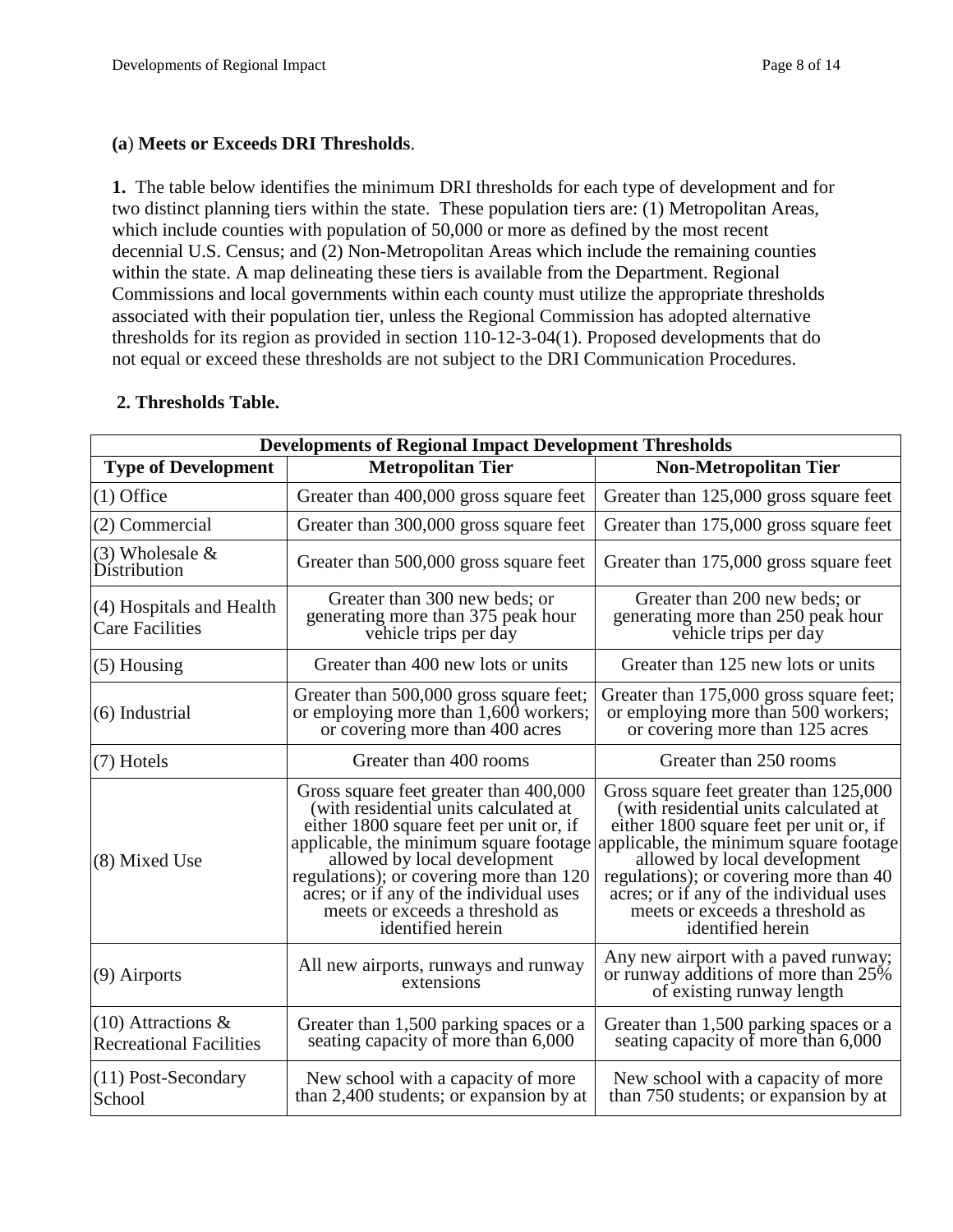|                                                                                                   | least 25 percent of capacity                                                                                                                                                                                                                                                                             | least 25 percent of capacity                                                                                                                                                                                                                                                                              |
|---------------------------------------------------------------------------------------------------|----------------------------------------------------------------------------------------------------------------------------------------------------------------------------------------------------------------------------------------------------------------------------------------------------------|-----------------------------------------------------------------------------------------------------------------------------------------------------------------------------------------------------------------------------------------------------------------------------------------------------------|
| (12) Waste Handling<br><b>Facilities</b>                                                          | New facility or expansion of use of an<br>existing facility by 50 percent or more                                                                                                                                                                                                                        | New facility or expansion of use of an<br>existing facility by 50 percent or more                                                                                                                                                                                                                         |
| $(13)$ Quarries, Asphalt &<br><b>Cement Plants</b>                                                | New facility or expansion of existing<br>facility by more than 50 percent                                                                                                                                                                                                                                | New facility or expansion of existing<br>facility by more than 50 percent                                                                                                                                                                                                                                 |
| (14) Wastewater<br><b>Treatment Facilities</b>                                                    | New major conventional treatment<br>facility or expansion of existing facility<br>by more than 50 percent; or community<br>septic treatment facilities exceeding<br>150,000 gallons per day or serving a<br>development project that meets or<br>exceeds an applicable threshold as<br>identified herein | New major conventional treatment<br>facility or expansion of existing facility<br>by more than 50 percent; or community<br>septic treatment facilities exceeding<br>150,000 gallons per day or serving a<br>development project that meets or<br>exceeds an applicable threshold as<br>identified herein. |
| (15) Petroleum Storage<br>Facilities                                                              | Storage greater than 50,000 barrels if<br>within 1,000 feet of any water supply;<br>otherwise, storage capacity greater than<br>200,000 barrels                                                                                                                                                          | Storage greater than 50,000 barrels if<br>within 1,000 feet of any water supply;<br>otherwise, storage capacity greater than<br>200,000 barrels                                                                                                                                                           |
| (16) Water Supply<br>Intakes/Public<br>Wells/Reservoirs/<br><b>Treatment Facilities</b>           | <b>New Facilities</b>                                                                                                                                                                                                                                                                                    | <b>New Facilities</b>                                                                                                                                                                                                                                                                                     |
| $(17)$ Intermodal<br><b>Terminals</b>                                                             | <b>New Facilities</b>                                                                                                                                                                                                                                                                                    | <b>New Facilities</b>                                                                                                                                                                                                                                                                                     |
| (18) Truck Stops                                                                                  | A new facility with more than three $(3)$<br>diesel fuel pumps, or containing a half<br>acre of truck parking or 10 truck<br>parking spaces                                                                                                                                                              | A new facility with more than three (3)<br>diesel fuel pumps, or containing a half<br>acre of truck parking or 10 truck<br>parking spaces                                                                                                                                                                 |
| (19)<br>Correctional/Detention<br>Facilities                                                      | Greater than 300 new beds; or<br>generating more than 375 peak hour<br>vehicle trips per day                                                                                                                                                                                                             | Greater than 200 new beds; or<br>generating more than 250 peak hour<br>vehicle trips per day                                                                                                                                                                                                              |
| $(20)$ Any other<br>development types not<br>identified above<br>(includes parking<br>facilities) | 1000 parking spaces or, if available,<br>more than 5,000 daily trips generated                                                                                                                                                                                                                           | 1000 parking spaces or, if available,<br>more than 5,000 daily trips generated                                                                                                                                                                                                                            |

**3.** When it is not easily determined whether a project equals or exceeds the applicable DRI threshold, the Regional Commission must consider the following factors in making its determination:

 **Speculative Developments**. If final development type is difficult to determine because project tenants have not yet been identified, use the thresholds for the highest intensity development type allowed by current land use regulations. If there are no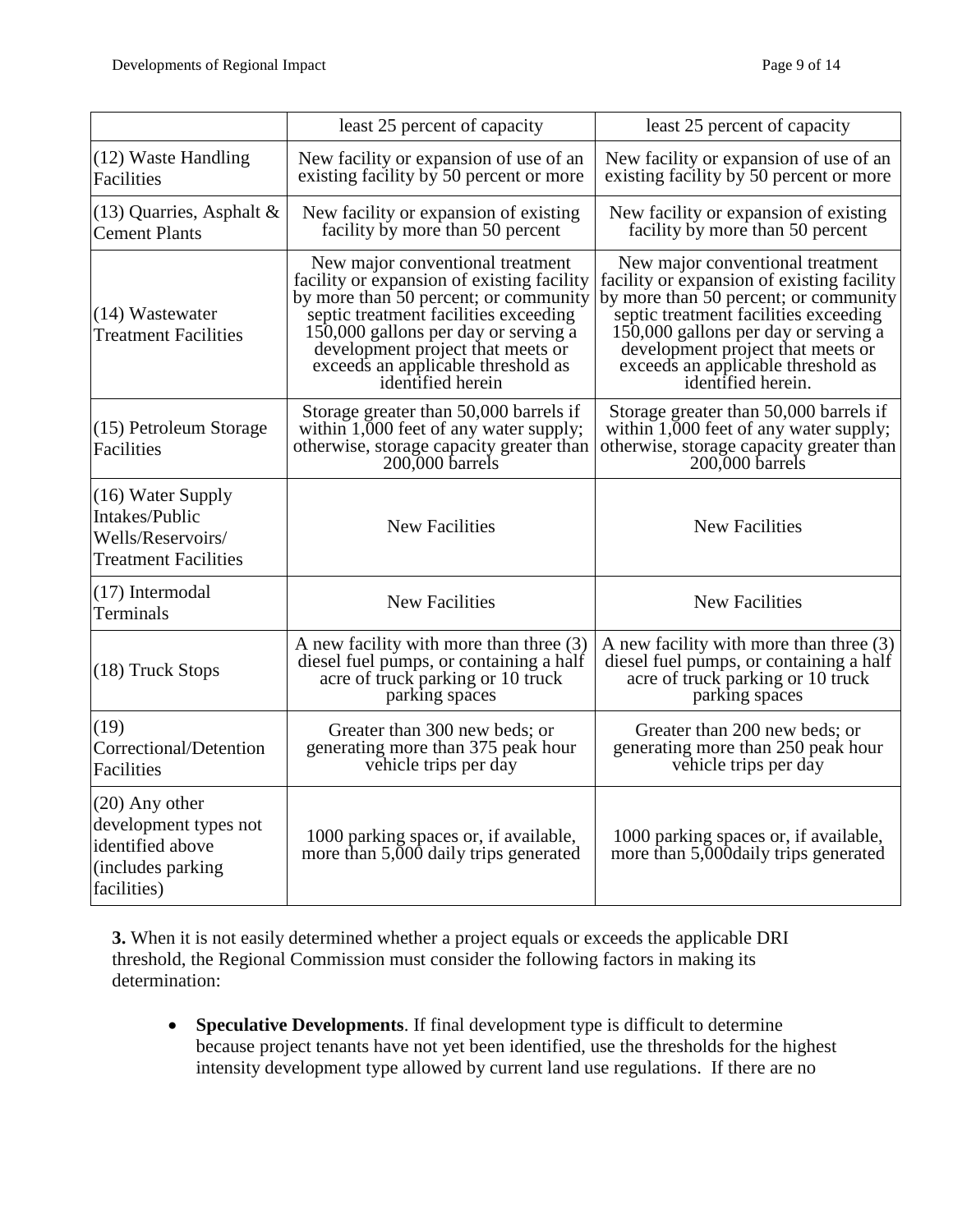such local development regulations, estimate the likely type and scale of development based on the real estate market potential of the project site.

- **Multi-phased Developments.** Applicants shall submit all phases of the project at inception of the project, rather than submitting each phase one at a time. However, if the applicant seeks local government approvals for smaller phases individually, the determination of whether the project is in fact a multi-phased development should be based on considerations as to whether a master plan has been prepared for the overall project or whether any approvals have been sought for the entire project as a unit. If the multi-phased nature of the project cannot be established in advance, whenever a phase is submitted for approval that, when combined with all previously approved phases of the project built during the past five years, cumulatively equals or exceeds the applicable DRI threshold, the proposed new phase, plus any incomplete portions of the project must be submitted as a DRI.
- **Multiple Land Parcels.** If parts of the project are located on separate land parcels, the decision whether the project is a single (perhaps multi-phased) development, or actually separate projects should be based on such considerations as whether the separate parcels are owned by the same entity, whether a master plan has been prepared for the overall project, or whether any approvals have been sought for the overall project as a unit.

**(b) Project Specificity.** Frequently, proposed development projects are submitted for a DRI determination before project specifics are available, such as at the time of an initial rezoning of a large tract of land, establishment of an industrial park, etc. In such cases, the Regional Commission must make a determination of whether the project should proceed through the DRI process presently and/or should be resubmitted when project specifics become available. In making this determination, the Regional Commission must consider factors including, but not limited to:

**1.** Whether the potential for project impacts is likely to change substantially once project specifics are clarified.

**2.** The benefit of an earlier notification to affected parties, in terms of need to plan infrastructure expansions well in advance of development, or act otherwise to mitigate potential interjurisdictional impacts.

**(c) Project Changes.** The Regional Commission may determine that a previously submitted DRI is nevertheless subject to another round of comment by affected parties if the project changes are substantial enough to warrant this.Such determination should be made after consultation with the host government and affected parties. Examples of project changes that may lead a Regional Commission to determine that an additional comment opportunity is warranted include but are not limited to: substantial increase of project size or substantial change in the mix of uses (based on the applicable measures used for the DRI thresholds). In making this determination, the Regional Commission must consider such factors as: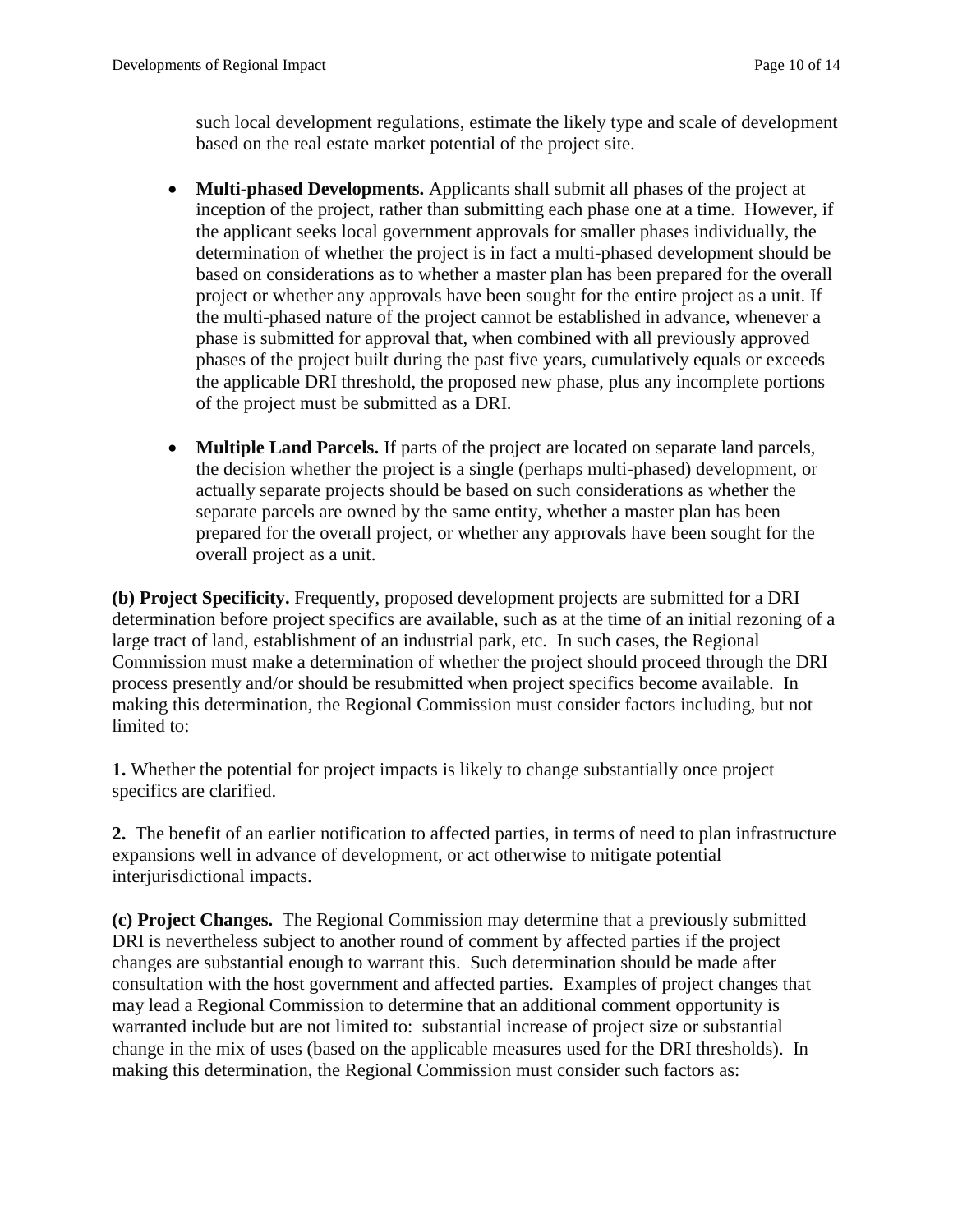**1.** Whether the potential for project impacts will change substantially for the altered project.

**2.** Whether significant time has passed since the previous DRI process (thus increasing likelihood that the views of affected parties on the project have changed).

**(d) Redevelopment.** Proposed redevelopments that exceed a DRI threshold must be considered a new DRI, even if the previous development on the site was processed as a DRI.

Statutory Authority, O.C.G.A. 50-8-7.1(b)

#### **CHAPTER 110-12-3-.06 DEFINITIONS**

## **110-12-3-.06 Definitions.**

**(1)** For the purpose of these rules, the following words will have the meaning as contained herein unless the context does not permit such meaning. Terms not defined in these rules but defined in O.C.G.A. 50-8-1 et seq., will have the meanings contained therein. Terms not defined in these rules, or in O.C.G.A. 50-8-1 et seq., will have ascribed to them the ordinary accepted meanings such as the context may imply.

**(a)** 'Affected Parties' means: 1) any local governments within geographic proximity that may be impacted by a DRI project located outside of its jurisdictional limits; and 2) any local, state, or federal agencies including the Department that could potentially have concern about a project's impact on regional systems and resources; 3) Georgia Regional Transportation Authority, if the proposed project is located within GRTA's jurisdiction; and 4) the host Regional Commission plus any Regional Commission within geographic proximity that could potentially have concern about a project's impact on regional systems and resources. This term should be liberally construed to ensure that all potentially affected local governments, public agencies, or Regional Commissions are included in the DRI Communication Procedures.

**(b)** 'Council' means the Board of Directors of a Regional Commission as per O.C.G.A. 50-8-32.

**(c)** 'Days' means calendar days.

**(d)** 'Department' means the Department of Community Affairs.

**(e)** "Final Action" means a vote by the governing authority of the host local government that is considering action on a proposed project.

**(f)** 'Georgia Regional Transportation Authority (GRTA)' means the authority created by O.C.G.A. 50-32-1 et seq.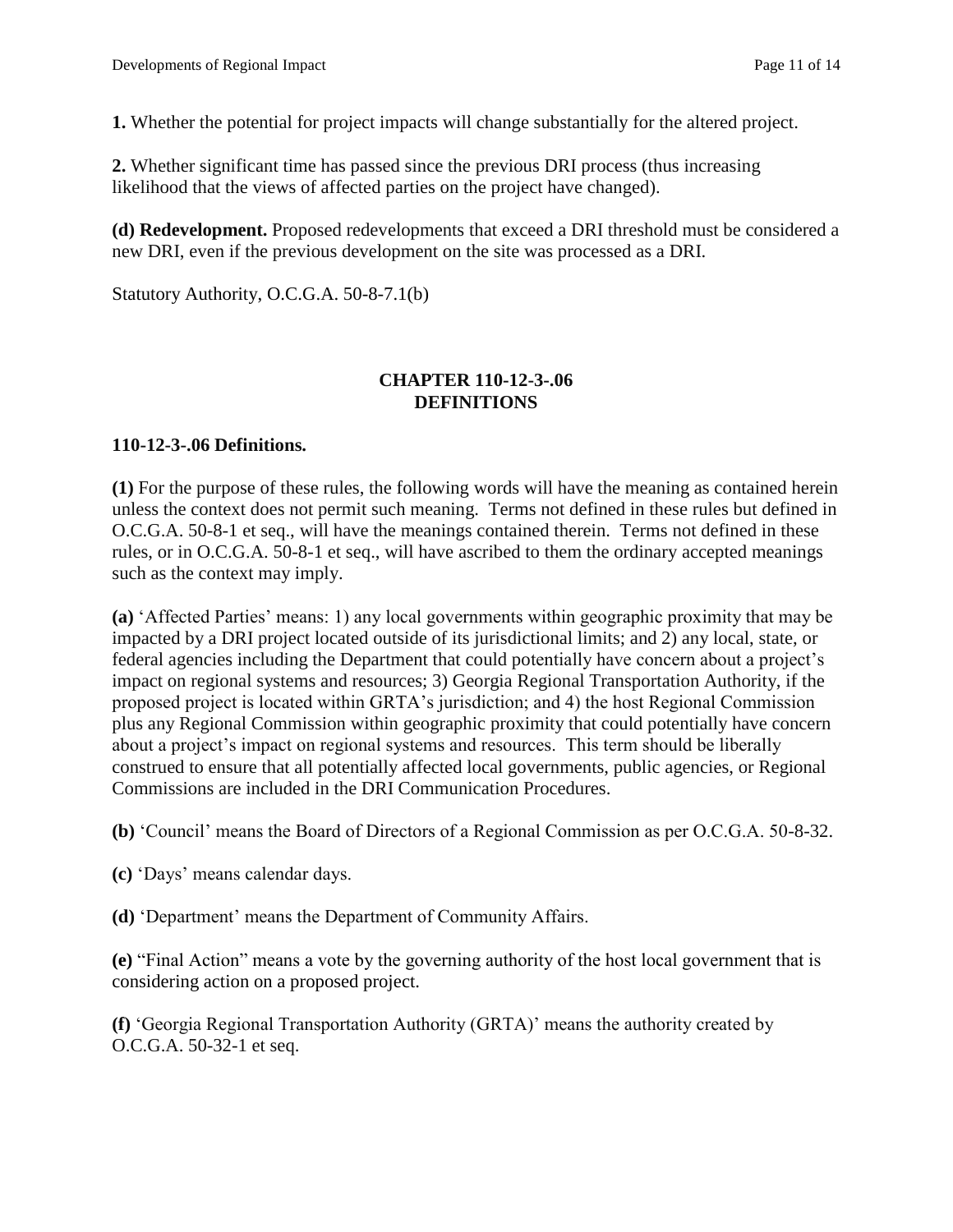**(g)** 'GRTA's Jurisdictional Area' means counties that are under the jurisdiction of the Georgia Regional Transportation Authority.

**(h)** 'Gross Square Footage' means areas of each floor of a building, measured from the exterior faces of the exterior walls or from the centerline of a wall separating two buildings. The gross square footage measurement is exclusive of areas of unfinished basements, unfinished cellars, unfinished attics, attached or detached garages, space used for off street parking or loading, breezeways, enclosed or unenclosed porches and accessory structures.

**(i)** 'Incomplete Portion of the Project' means any part of a development project that is not completed to the point of being ready for occupancy or, if applicable, the final certificate of occupancy has not yet been issued by the local government.

**(j)** 'Interjurisdictional' means among two or more local governments or Regional Commissions.

**(k)** 'Local Government' means any county, municipality, consolidated government or other political subdivision of the state.

**(l)** 'Metropolitan' means all local governments located within counties with a population of 50,000 persons or more, according to the most recent U.S. Census.

**(m)** 'Non-metropolitan' means all local governments within counties with a population less than 50,000 persons according to the most recent U.S. Census.

**(n)** 'Project' means any proposed development outlined in section 110-12-3-.05(1) above.

**(o)** 'Redevelopment' means new construction, possibly including clearing or rehabilitation of existing structures, on a site that was previously developed.

**(p)** 'Regional Commission' means a regional commission established under O.C.G.A. 50-8-32.

**(q)** 'Regionally Important Resource' means any natural or cultural resource area identified for protection by an Regional Commission following the minimum requirements established by the Department.

**(r)** 'Regional Plan' means the comprehensive plan for a region prepared by the Regional Commission in accordance with the requirements established by the Department.

**(s)** 'Regional Resource Plan' means a plan for management and protection of the Regionally Important Resources in the region, developed by the Regional Commission following the procedures established by the Department.

**(t)** 'Threshold' means a level of development beyond which a project is likely to affect areas or regions outside the boundaries of the local government in which the project occurs.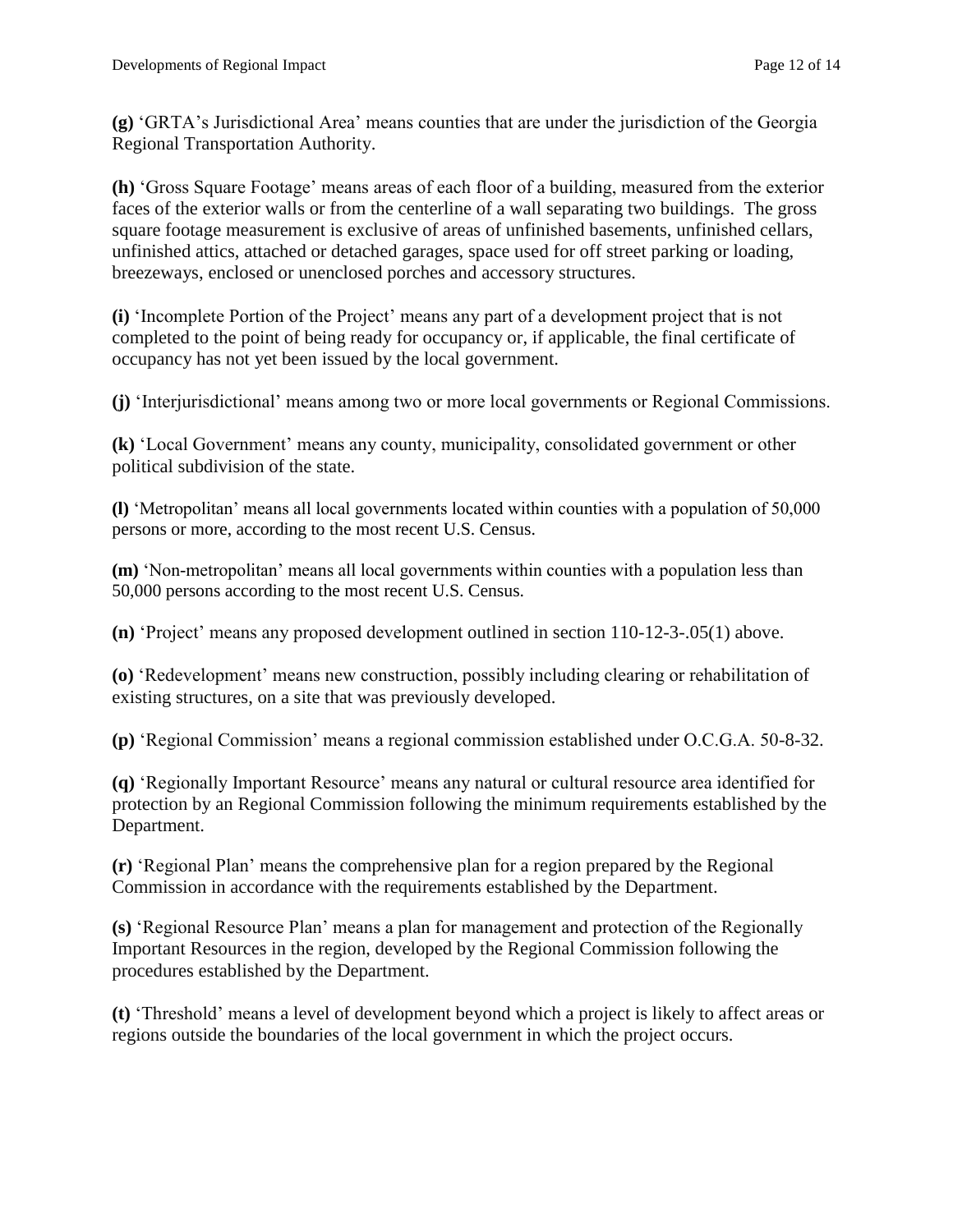**(2) Definitions for Types of Development.** The following definitions must be used to identify the types of development that qualify for the development thresholds listed in the thresholds table above.

**(a)** 'Airports' means land areas and related facilities that are maintained for the landing and takeoff of aircraft and for receiving and discharging passengers and/or cargo.

**(b)** 'Attractions & Recreational Facilities' means an establishment or set of establishments that provide leisure time recreational or entertainment activities occurring in either an indoor or outdoor setting.

**(c)** 'Commercial' means activities within land areas that are predominantly associated with the sale of goods and/or services.

**(d)** 'Hospitals and Health Care Facilities' means a structure, or set of structures, primarily intended to provide health care services for human in-patient medical or surgical care for the sick and injured.

**(e)** 'Hotels' means establishments that provide temporary lodging and may also provide food and beverage service, entertainment, and/or convention services.

**(f)** 'Housing' means land areas used predominantly for residential purposes, including one family, two family, and multiple family dwellings.

**(g)** 'Industrial' means activities within land areas predominantly connected with manufacturing, assembly, processing or storage of products.

**(h)** 'Mixed Use' means a type of development that is comprised of multiple land uses (e.g. commercial, residential, office, etc.) which may also include multiple density and intensity of each use.

**(i)** 'Office' means a building(s) wherein services are performed involving predominantly administrative, professional, or clerical operations.

**(j)** 'Petroleum Storage Facilities' means facilities used to store gasoline, motor fuel, or other petroleum products.

**(k)** 'Post-Secondary Schools' means the facilities (buildings, open space, dormitories, recreational facilities, and parking) of public and private vocational and technical schools, and colleges and universities.

**(l)** 'Quarries, Asphalt & Cement Plants' Quarries means an open excavation used for obtaining building stone, slate, or limestone. The terms 'Asphalt' and 'Cement Plants' are selfexplanatory. This includes ready-mix concrete plants.